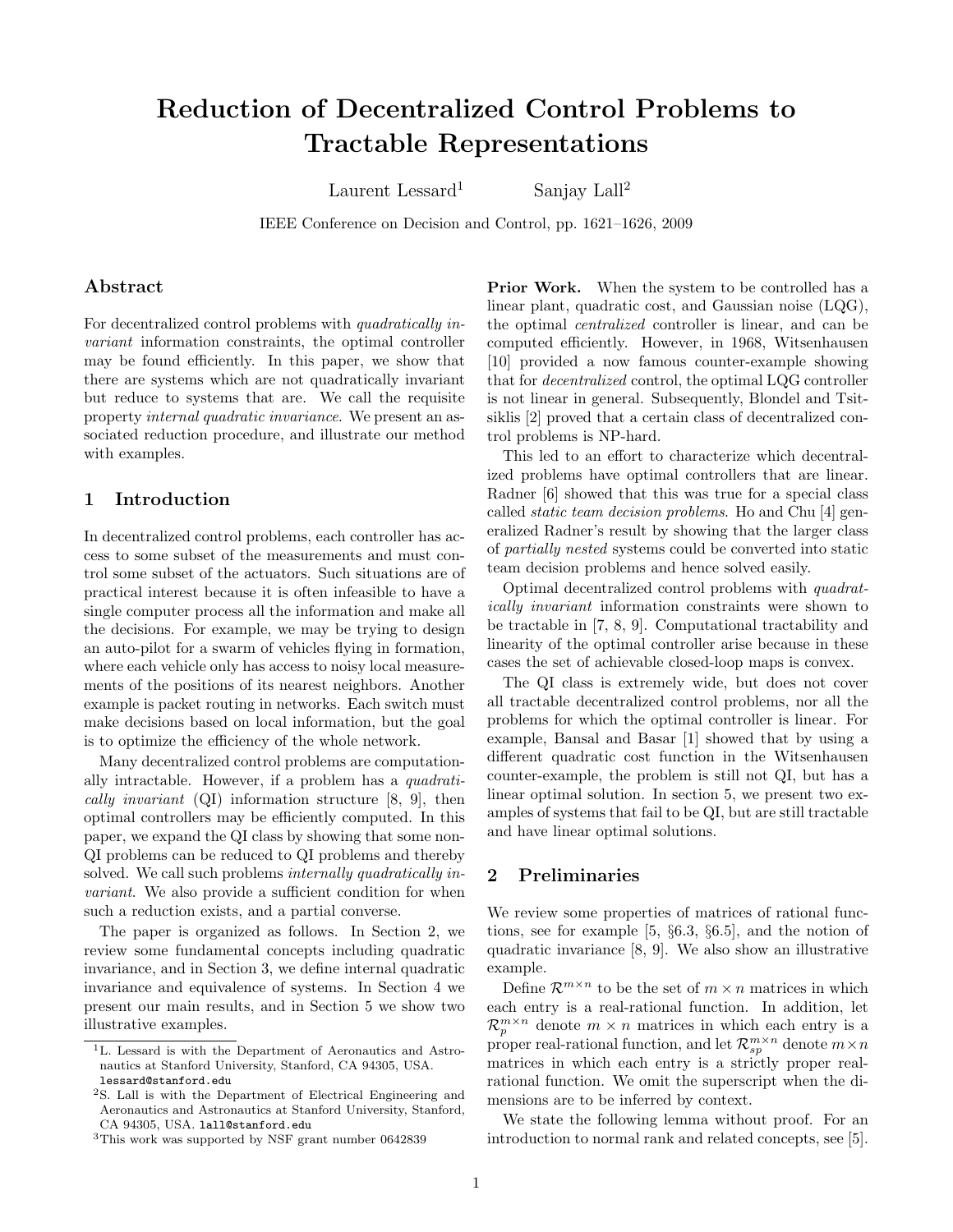<span id="page-1-5"></span>**Lemma 1.** Suppose  $A \in \mathcal{R}^{m \times n}$ , and  $B \in \mathcal{R}^{n \times k}$ .

- i) nrank  $AB \leq \min\{\text{nrank }A, \text{nrank }B\}.$
- ii) If A is tall and has full normal rank, nrank  $AB =$ nrank  $B$

We say that  $A$  is *invertible* if it is square and its determinant det  $A(s)$  is not identically zero. Note that we do not require A or its inverse to be proper. The following result states that, regardless of whether A has full normal rank or not, we can factor it as the product of two matrices with full normal rank. This is constructed by writing A in Smith-McMillan form. See [\[5,](#page-5-8) §6.5.2].

<span id="page-1-4"></span>**Lemma 2.** Suppose  $A \in \mathbb{R}^{m \times n}$ . There exists a factor*ization*  $A = U_1 U_2$ , where  $U_1 \in \mathcal{R}^{m \times r}$  *is tall and full* normal rank,  $U_2 \in \mathcal{R}^{r \times n}$  is wide and full normal rank, and  $r = \text{nrank } A$ .

The plant  $P \in \mathcal{R}^{m \times n}$  is partitioned as

$$
\begin{bmatrix} z \\ y \end{bmatrix} = \begin{bmatrix} P_{11} & P_{12} \\ P_{21} & P_{22} \end{bmatrix} \begin{bmatrix} w \\ u \end{bmatrix},
$$

with  $m = m_1 + m_2$  and  $n = n_1 + n_2$ , and  $P_{11} \in \mathcal{R}^{m_1 \times n_1}$ ,  $P_{12} \in \mathcal{R}^{m_1 \times n_2}$ ,  $P_{21} \in \mathcal{R}^{m_2 \times n_1}$ , and  $P_{22} \in \mathcal{R}^{m_2 \times n_2}$ . The controller  $K \in \mathcal{R}^{n_2 \times m_2}$  is connected via  $u = Ky$ , and these equations are illustrated in Figure [1.](#page-1-1)



<span id="page-1-1"></span>Figure 1: Closed-loop interconnection

When  $(I-P_{22}K)$  is invertible, we say the interconnection is well-posed, and the closed-loop map is

$$
f(P, K) = P_{11} + P_{12}K(I - P_{22}K)^{-1}P_{21}.
$$

In this paper, we will consider sets of interconnections parametrized by  $K \in S$ . We call the subspace  $S \subset$  $\mathcal{R}^{n_2 \times m_2}$  the *information constraint*. We will often refer to the pair  $(P, S)$  when we want to consider all the well-posed interconnections between P and a controller belonging to  $S$ . The set of achievable closed-loop maps is denoted as

$$
f(P, S) = \{ f(P, K) | K \in S, (I - P_{22}K) \text{ is invertible} \}.
$$

For  $U \in \mathcal{R}^{m_2 \times p}$ , define  $SU = \{KU \mid K \in S\}$  to be the transformed information constraint. If  $V \in \mathcal{R}^{q \times n_2}$ , we similarly define the sets  $VS$  and  $VSU$ . We now turn to quadratic invariance of such constraints.

Definition 3.  $(P, S)$  is quadratically invariant  $(QI)$ , if for all  $K \in S$ , we have  $KP_{22}K \in S$ .

Under some additional technical conditions, quadratic invariance is necessary and sufficient for the information constraint S to be preserved under feedback. This allows us to formulate the constrained controller synthesis problem as a convex optimization problem. The following definition and theorem are from [\[8\]](#page-5-0).

**Definition 4.** If  $S \subset \mathcal{R}_p^{n_2 \times m_2}$  is a subspace, we say S is **frequency aligned** if there exists a subspace  $S_0 \subset$  $\mathbb{C}^{n_2 \times m_2}$  such that

$$
S = \left\{ K \in \mathcal{R}_p^{n_2 \times m_2} \mid K(j\omega) \in S_0 \text{ for almost all } \omega \in \mathbb{R} \right\}
$$

<span id="page-1-3"></span>**Theorem 5.** Suppose  $P_{22} \in \mathcal{R}_{sp}^{m_2 \times n_2}$ ,  $S \subset \mathcal{R}_{p}^{n_2 \times m_2}$  is a frequency aligned subspace, and  $(P, S)$  is QI. Then K is optimal for the problem

$$
\begin{array}{ll}\n\text{minimize} & \|f(P, K)\| \\
\text{subject to} & K \in S\n\end{array} \tag{1}
$$

if and only if  $K = -Q(I - P_{22}Q)^{-1}$  and Q is optimal for

<span id="page-1-2"></span>
$$
\begin{array}{ll}\n\text{minimize} & \|P_{11} - P_{12} Q P_{21} \| \\
\text{subject to} & Q \in S\n\end{array} \tag{2}
$$

Equation [\(2\)](#page-1-2) is a convex optimization problem and can be easily solved in most cases; see for example [\[3\]](#page-5-9). In the sections that follow, we will show that certain non-QI problems can be transformed into QI problems and solved using a result such as Theorem [5.](#page-1-3) The results in this paper hold for plants and controllers that are general rational functions. We do not enforce stability or properness constraints.

## <span id="page-1-0"></span>3 Internal Quadratic Invariance

We say that  $(P, S)$  and  $(\tilde{P}, \tilde{S})$  are **equivalent** if they have the same sets of possible closed-loop maps. That is,  $f(P, S) = f(P, S)$ . Note that if  $(P, S)$  is not QI, but is equivalent to  $(P, S)$ , which is QI, then we may solve the corresponding optimization problem using a result such as Theorem [5.](#page-1-3) Then, equivalence implies that  $(P, S)$  has the same optimal value. This motivates the following new definition.

Definition 6.  $(\tilde{P}, \tilde{S})$  is internally quadratically in**variant** (internally QI) if there exists a quadratically invariant system  $(P, S)$  that is equivalent to  $(\tilde{P}, \tilde{S})$ .

We now show an example of an internally QI system.

$$
\tilde{P} = \begin{bmatrix}\nP_{11} & 2B_1 & 3B_2 & 5B_2 \\
\frac{1}{2}C_1 & G_1 & 0 & 0 \\
\frac{1}{3}C_1 & \frac{2}{3}G_1 & 0 & 0 \\
\frac{1}{5}C_2 & \frac{2}{5}G_2 & \frac{3}{5}G_3 & G_3\n\end{bmatrix}
$$
\n
$$
\tilde{S} = \left\{ \begin{bmatrix}\nK_1 & 0 & 0 \\
0 & K_2 & 0 \\
0 & 0 & K_3\n\end{bmatrix} \middle| K_i \in \mathcal{R} \right\}
$$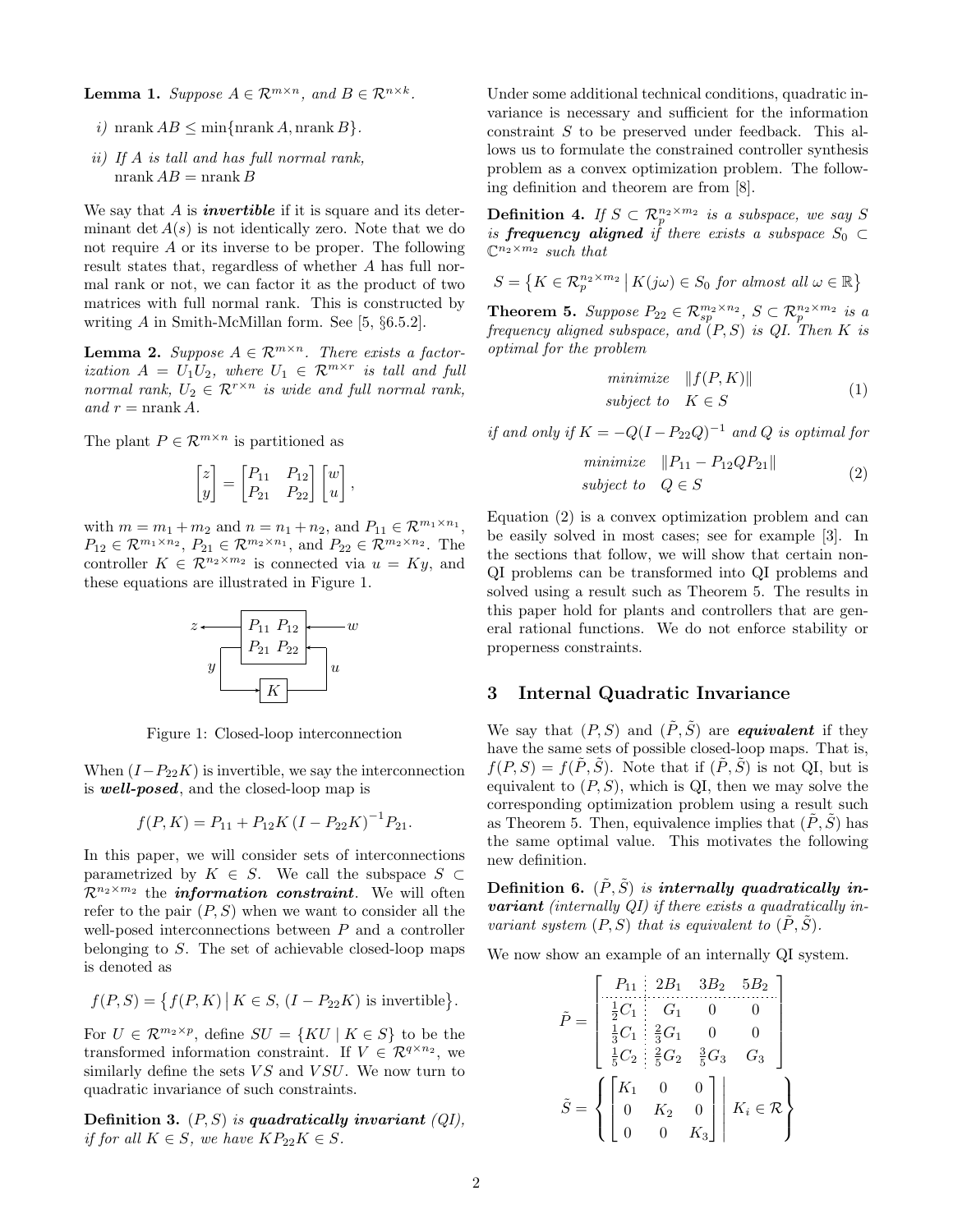Here  $P_{11}$ ,  $B_i$ ,  $C_i$ ,  $G_i$ , and  $K_i$  are matrices of rational functions of compatible size. The matrix  $\tilde{P}$  is partitioned into its four blocks as shown; this does not denote a statespace representation. The information constraint  $S$  is the subspace of controllers with a block-diagonal structure. Note that  $\tilde{K}\tilde{P}_{22}\tilde{K}$  is not block diagonal for all block diagonal  $\tilde{K}$ , so  $(\tilde{P}, \tilde{S})$  is not QI. Now consider the system

$$
P = \begin{bmatrix} P_{11} & B_1 & B_2 \\ C_1 & G_1 & 0 \\ C_2 & G_2 & G_3 \end{bmatrix} \quad S = \left\{ \begin{bmatrix} K_1 & 0 \\ K_2 & K_3 \end{bmatrix} \middle| K_i \in \mathcal{R} \right\}.
$$

Here, the information constraint  $S$  is the subspace of block lower-triangular controllers. This new pair is QI, since  $KP_{22}K$  is a product of block lower-triangular matrices, and hence is block lower-triangular itself.

One can show that these two systems are equivalent by computing both closed-loop maps and verifying that they are the same for all choices of  $K_i$ . In other words,  $(P, S)$  is internally QI. We will analyze this example in more detail in Section [5.](#page-4-0)

# <span id="page-2-0"></span>4 Reduction

In this section, we show two ways of generating equivalent systems: output reduction and input reduction. Both preserve quadratic invariance.

#### <span id="page-2-10"></span>4.1 Output Reduction

We first consider output reduction, illustrated in Fig-ure [2.](#page-2-1) We say  $(P, S)$  is an output transformation of  $(P, S)$  under  $U \in \mathcal{R}$  if

$$
\begin{bmatrix} \tilde{P}_{11} & \tilde{P}_{12} \\ \tilde{P}_{21} & \tilde{P}_{22} \end{bmatrix} = \begin{bmatrix} I & 0 \\ 0 & U \end{bmatrix} \begin{bmatrix} P_{11} & P_{12} \\ P_{21} & P_{22} \end{bmatrix} \quad \text{and} \quad S = \tilde{S}U.
$$



<span id="page-2-1"></span>Figure 2: Output transformation.

<span id="page-2-6"></span>Lemma 7. Systems related by an output transformation are equivalent. That is, suppose  $(P, S)$  is an output transformation of  $(\tilde{P}, \tilde{S})$  under U. Then we have  $f(P, S) = f(P, S).$ 

**Proof.** It is straightforward to verify that for all  $\tilde{K}$  such that the closed-loop interconnection  $(P, K)$  is well-posed.  $f(\tilde{P}, \tilde{K}) = f(P, \tilde{K}U)$ . Equivalence follows directly.

Next, we show that output transformations preserve quadratic invariance.

<span id="page-2-7"></span>**Theorem 8.** Suppose  $(P, S)$  is an output transformation of  $(\tilde{P}, \tilde{S})$  under U.

- <span id="page-2-3"></span>i) If  $(\tilde{P}, \tilde{S})$  is QI, then  $(P, S)$  is QI.
- <span id="page-2-5"></span>ii) If  $U$  is wide and has full normal rank, then the converse holds: If  $(P, S)$  is QI, then  $(P, S)$  is QI.
- iii) If  $(P, S)$  is QI, then  $(\tilde{P}, \tilde{S})$  is internally QI.

**Proof.** Suppose  $(\tilde{P}, \tilde{S})$  is QI. By definition,

<span id="page-2-2"></span>
$$
\tilde{K} \in \tilde{S} \implies \tilde{K} U P_{22} \tilde{K} \in \tilde{S}.
$$
 (3)

Choose any  $K \in S$ . We will show that  $KP_{22}K \in S$ and therefore  $(P, S)$  is QI. By the definition of the output transformation, there exists some  $K \in S$  such that  $K = \tilde{K}U$ . From [\(3\)](#page-2-2),  $\tilde{K}UP_{22}\tilde{K} \in \tilde{S}$ . It follows that  $\tilde{K}UP_{22}\tilde{K}U\in S$ , and hence  $KP_{22}K\in S$ . This completes the proof of item [i.](#page-2-3)

Suppose conversely that  $(P, S)$  is QI. By definition, for every  $K \in S$  we have  $KP_{22}K \in S$ . Choose any  $\tilde{K} \in \tilde{S}$ . We will show that if U is wide and has full normal rank,  $\tilde{K}UP_{22}\tilde{K} \in \tilde{S}$ . By the definition of the output transformation,  $\tilde{K}U \in S$ , and so  $\tilde{K}UP_{22}\tilde{K}U \in S$ . Since  $S = \tilde{S}U$ , there must exist some  $\tilde{H} \in \tilde{S}$  such that:

<span id="page-2-4"></span>
$$
\tilde{H}U = \tilde{K}UP_{22}\tilde{K}U\tag{4}
$$

If we further suppose that  $U$  is wide and has full normal rank,  $U$  is right-invertible. We conclude from  $(4)$  that  $\tilde{H} = \tilde{K} U P_{22} \tilde{K} \in \tilde{S}$ . This completes the proof of item [ii.](#page-2-5) The final item follows immediately from the definition of internal quadratic invariance and Lemma [7.](#page-2-6)  $\blacksquare$ 

Theorem [8](#page-2-7) implies that if we have a pair  $(\tilde{P}, \tilde{S})$ , that is not QI, and we can find U that factors  $\tilde{P}$ , then the equivalent system  $(P, S)$  might be QI. Our next step is to characterize all the output transformations that have the potential to make the system QI. By Lemmma [2,](#page-1-4) we may restrict our attention without loss of generality to output transformations where  $U$  is strictly tall and has full normal rank. Note that all such transformations reduce the number of outputs  $m_2$  of the system. An output transformation with a tall and full normal rank U is called an *output reduction*. If U is strictly tall, we call it a *strict output reduction*.

**Definition 9.** We say  $(P, S)$  is **output-minimal** if the matrix  $[P_{21} \quad P_{22}]$  is wide and has full normal rank.

<span id="page-2-9"></span>**Theorem 10.** If  $(P, S)$  and  $(P', S')$  are output-minimal output reductions of  $(P, S)$  under  $U_1$  and  $U_2$  respectively, then  $m_2 = m'_2$ , and  $(P, S)$  is QI if and only if  $(P', S')$  is QI.

Proof. By assumption, there exist tall and full normal rank  $U_1$  and  $U_2$  such that:

<span id="page-2-8"></span>
$$
\left[\tilde{P}_{21} \quad \tilde{P}_{22}\right] = U_1 \left[P_{21} \quad P_{22}\right] = U_2 \left[P'_{21} \quad P'_{22}\right],\tag{5}
$$

$$
\tilde{K}U_1 = K \quad \text{and} \quad \tilde{K}U_2 = K' \quad \text{for all } \tilde{K} \in \tilde{S}, \qquad (6)
$$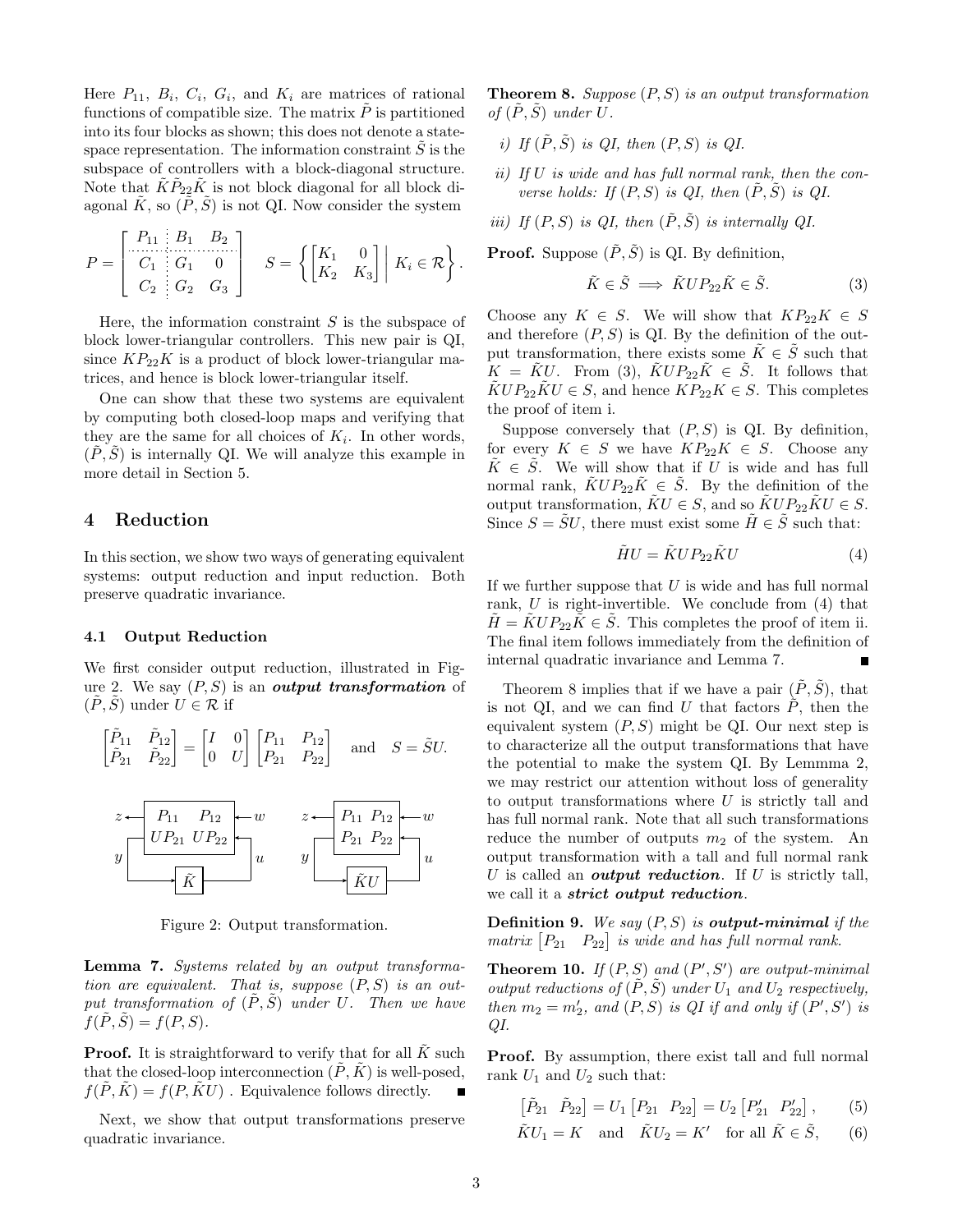where  $\begin{bmatrix} P_{21} & P_{22} \end{bmatrix}$  and  $\begin{bmatrix} P'_{21} & P'_{22} \end{bmatrix}$  are wide and have full normal rank. Applying Lemma [1](#page-1-5) to [\(5\)](#page-2-8), we find that  $U_1$  and  $U_2$  must have the same normal rank, and hence the same size. Thus  $m_2 = m'_2$ . Tall matrices with full normal rank are left-invertible, so

$$
\begin{bmatrix} P_{21} & P_{22} \end{bmatrix} = \left( U_1^\dagger U_2 \right) \begin{bmatrix} P'_{21} & P'_{22} \end{bmatrix},\tag{7}
$$

where A† is Moore-Penrose pseudoinverse for full-rank matrices:  $(A^T A)^{-1} A^T$  when A is tall and  $A^T (A A^T)^{-1}$ when A is wide. It is straightforward to verify that

<span id="page-3-1"></span>
$$
K\left(U_1^\dagger U_2\right) = K'.\tag{8}
$$

Equations [\(7\)](#page-3-0) and [\(8\)](#page-3-1) imply that  $(P', S')$  is an output transformation of  $(P, S)$  under  $U_1^{\dagger} U_2$ . Similarly, one can show that  $(P, S)$  is an output transformation of  $(P', S')$  under  $U_2^{\dagger} U_1$ . Applying Theorem [8,](#page-2-7) we conclude that  $(P, S)$  is QI if and only if  $(P', S')$  is QI. Indeed, these output transformations are inverses of one another:  $(U_1^{\dagger}U_2)^{-1} = U_2^{\dagger}U_1.$ 

Lemma 11. A strict output reduction is not possible on an output-minimal system.

Proof. This justifies our use of the term "minimality". If we could reduce  $\tilde{m}_2$  to some  $m_2 < \tilde{m}_2$  by using an output reduction, there would exist a tall and full normal rank  $U$  such that:

$$
\begin{bmatrix} \tilde{P}_{21} & \tilde{P}_{22} \end{bmatrix} = U \begin{bmatrix} P_{21} & P_{22} \end{bmatrix}
$$

but then  $\tilde{m}_2 = \text{nrank} \begin{bmatrix} \tilde{P}_{21} & \tilde{P}_{22} \end{bmatrix} \leq \text{nrank} U = m_2$ , which is a contradiction.

<span id="page-3-2"></span>Theorem 12. There always exists an output reduction to an output-minimal system.

**Proof.** Consider the pair  $(\tilde{P}, \tilde{S})$ . From Lemma [2,](#page-1-4) we can factor:

$$
\begin{bmatrix} \tilde{P}_{21} & \tilde{P}_{22} \end{bmatrix} = U \begin{bmatrix} P_{21} & P_{22} \end{bmatrix},
$$

where U is  $m_2 \times r$  and has full normal rank, and  $[P_{21} \quad P_{22}]$  is  $r \times n$  and has full normal rank. Ap-plying Lemma [1,](#page-1-5) we have  $r = \text{nrank} \begin{bmatrix} \tilde{P}_{21} & \tilde{P}_{22} \end{bmatrix}$  = nrank  $[P_{21} \quad P_{22}]$  and so we conclude that  $[P_{21} \quad P_{22}]$  has full normal rank and thus is output-minimal. Ē

<span id="page-3-3"></span>**Corollary 13.** Consider  $(\tilde{P}, \tilde{S})$ , and consider the set of all possible  $(P, S)$  that can be obtained from it via an output transformation. This set contains a QI system if and only if an output-minimal reduction of  $(\tilde{P}, \tilde{S})$  is QI.

Proof. This follows from Theorems [8,](#page-2-7) [10,](#page-2-9) and [12.](#page-3-2)

Corollary [13](#page-3-3) provides a sufficient condition for internal quadratic invariance. It also provides a partial converse in the following sense: if we test the output-minimal system constructed using Theorem [12](#page-3-2) and the result is not QI, then no output transformation can yield a QI system.

## 4.2 Input Reduction

The notion of *input reduction* is analogous to that of output reduction, and results can be derived which parallel those from section [4.1.](#page-2-10) We only include some of them here and omit the proofs.

<span id="page-3-0"></span>We say  $(P, S)$  is an *input transformation* of  $(\tilde{P}, \tilde{S})$ under V if

$$
\begin{bmatrix} \tilde{P}_{11} & \tilde{P}_{12} \\ \tilde{P}_{21} & \tilde{P}_{22} \end{bmatrix} = \begin{bmatrix} P_{11} & P_{12} \\ P_{21} & P_{22} \end{bmatrix} \begin{bmatrix} I & 0 \\ 0 & V \end{bmatrix} \text{ and } S = V\tilde{S}
$$

If  $V$  is wide and full normal rank it is an *input reduc*tion, and if strictly wide, it is a *strict input reduction*.

**Definition 14.** We say  $(P, S)$  is **input-minimal** if the  $matrix \begin{bmatrix} P_{12} \ P_{22} \end{bmatrix}$  is tall and has full normal rank.

<span id="page-3-5"></span>Theorem 15. There always exists an input reduction to an input-minimal system.

<span id="page-3-4"></span>**Corollary 16.** Consider a system  $(P, S)$ , and consider the set of all possible systems  $(P', S')$  that can be obtained from it via an input transformation. This set contains a QI system if and only if an input-minimal transformation of  $(P, S)$  is  $QI$ .

As in the case of output reductions, Corollary [16](#page-3-4) provides an additional sufficient condition for internal quadratic invariance. If we test the input-minimal system provided by Theorem [15,](#page-3-5) and the result is not QI, then no input transformation can yield a QI system.

#### 4.3 Joint Input-Output Reduction

The ideas of output reduction and input reduction are independent. Specifically, the  $U$  and  $V$  from Theorems [12](#page-3-2) and [15](#page-3-5) can be constructed independently, and the reduction shown in Figure [3](#page-3-6) will be both output-minimal and input-minimal.



<span id="page-3-6"></span>Figure 3: Equivalent interconnection obtained by a joint input-output transformation.

We can compute the reduced system directly from  $U$  and V using

$$
\begin{bmatrix} P_{11} & P_{12} \\ P_{21} & P_{22} \end{bmatrix} = \begin{bmatrix} I & 0 \\ 0 & U^{\dagger} \end{bmatrix} \begin{bmatrix} \tilde{P}_{11} & \tilde{P}_{12} \\ \tilde{P}_{21} & \tilde{P}_{22} \end{bmatrix} \begin{bmatrix} I & 0 \\ 0 & V^{\dagger} \end{bmatrix}
$$
  
and 
$$
S = V \tilde{S} U
$$

**Definition 17.**  $(P, S)$  is **minimal** if it is both outputminimal and input-minimal.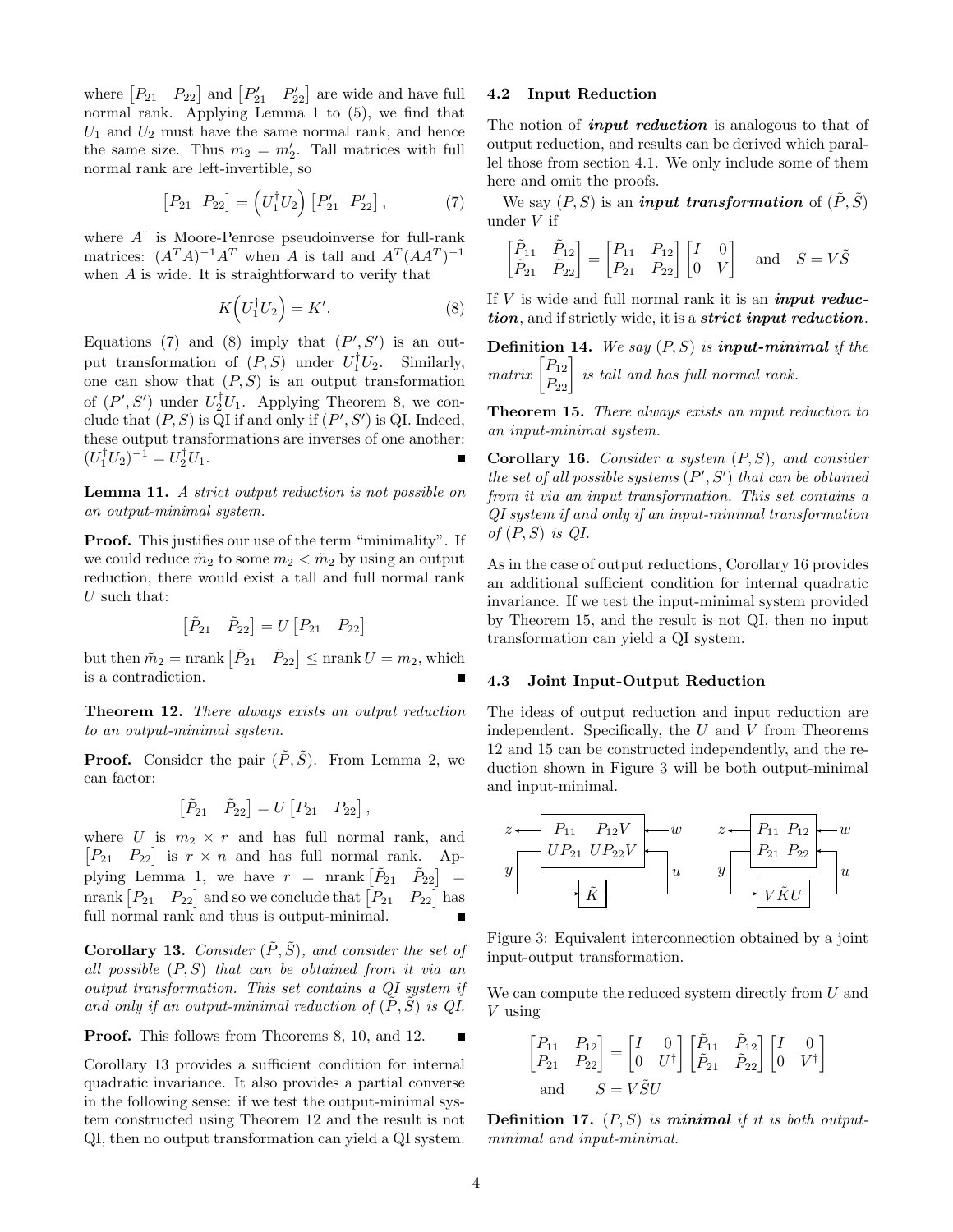We can summarize the main result of this paper in the following sufficient condition for the internal quadratic invariance of a system. In order to check it, we only need to examine the minimal form obtained from Theorems [12](#page-3-2) and [15.](#page-3-5)

**Theorem 18.** Consider  $(\tilde{P}, \tilde{S})$ , and consider the set of all  $(P, S)$  that can be obtained from it via a combination of input and output transformations. This set contains a QI system if and only if a minimal transformation of  $(P, S)$  is QI.

# <span id="page-4-0"></span>5 Example Revisited

An Example of Reduction. Consider once again the example from Section [3.](#page-1-0) We notice that it is not outputminimal because  $\begin{bmatrix} \tilde{P}_{21} & \tilde{P}_{22} \end{bmatrix}$  doesn't have full normal rank, and so an output reduction is possible:

$$
\begin{aligned}\n\left[\tilde{P}_{21} \quad \tilde{P}_{22}\right] &= \begin{bmatrix}\n\frac{1}{2}C_1 & G_1 & 0 & 0 \\
\frac{1}{3}C_1 & \frac{2}{3}G_1 & 0 & 0 \\
\frac{1}{5}C_2 & \frac{2}{5}G_2 & \frac{3}{5}G_3 & G_3\n\end{bmatrix} \\
&= \begin{bmatrix}\n\frac{1}{2}I & 0 \\
\frac{1}{3}I & 0 \\
0 & \frac{1}{5}I\n\end{bmatrix} \begin{bmatrix}\nC_1 & 2G_1 & 0 & 0 \\
C_2 & 2G_2 & 3G_3 & 5G_3\n\end{bmatrix}.\n\end{aligned}
$$

Similarly,  $\begin{bmatrix} \tilde{P}_{12} \\ \tilde{P}_{22} \end{bmatrix}$  is not input-minimal, so an input reduction is possible as well:

$$
\begin{bmatrix}\n\tilde{P}_{12} \\
\tilde{P}_{22}\n\end{bmatrix} = \begin{bmatrix}\n2B_1 & 3B_2 & 5B_2 \\
G_1 & 0 & 0 \\
\frac{2}{3}G_1 & 0 & 0 \\
\frac{2}{5}G_2 & \frac{3}{5}G_3 & G_3\n\end{bmatrix}
$$
\n
$$
= \begin{bmatrix}\nB_1 & B_2 \\
\frac{1}{2}G_1 & 0 \\
\frac{1}{3}G_1 & 0 \\
\frac{1}{5}G_2 & \frac{1}{5}G_3\n\end{bmatrix} \begin{bmatrix}\n2I & 0 & 0 \\
0 & 3I & 5I\n\end{bmatrix}
$$

.

We can compute the reduced system using  $U$  and  $V$ :

$$
\begin{bmatrix} P_{11} & P_{12} \\ P_{21} & P_{22} \end{bmatrix} = \begin{bmatrix} I & 0 \\ 0 & U^{\dagger} \end{bmatrix} \begin{bmatrix} \tilde{P}_{11} & \tilde{P}_{12} \\ \tilde{P}_{21} & \tilde{P}_{22} \end{bmatrix} \begin{bmatrix} I & 0 \\ 0 & V^{\dagger} \end{bmatrix} \n= \begin{bmatrix} P_{11} & B_1 & B_2 \\ C_1 & G_1 & 0 \\ C_2 & G_2 & G_3 \end{bmatrix} \nS = V\tilde{S}U = \begin{Bmatrix} V & X_1 & 0 & 0 \\ 0 & K_2 & 0 \\ 0 & 0 & K_3 \end{Bmatrix} U & K_i \in \mathcal{R} \end{Bmatrix} \n= \left\{ \begin{bmatrix} K_1 & 0 \\ K_2 & K_3 \end{bmatrix} \middle| K_i \in \mathcal{R} \right\}.
$$

This resulting system is QI, as shown in Section [3.](#page-1-0)

Networked System Example. In this section, we will show a more complicated example of an internally quadratically invariant system. Suppose we have two discrete-time systems  $G_1$  and  $G_2$ , controlled by  $K_1$  and  $K_2$  respectively. Controller  $K_1$  receives a measurement from  $G_1$ , and a one-timestep-delayed measurement from  $G_2$ . Similarly,  $K_2$  receives a measurement from  $G_2$ , and a one-timestep-delayed measurement from  $G_1$ . Now further suppose that  $G_1$  and  $G_2$  are coupled, so that  $G_1$  has an additional input that depends on the state of  $G_2$ , and vice-versa. The coupling has a delay of one timestep. See Figure [4.](#page-4-1)



<span id="page-4-1"></span>Figure 4: Two coupled systems with controllers that receive delayed measurements

Let  $G_1$  be the stable second-order plant with discretetime state-space equations:

$$
x_1(t+1) = \begin{bmatrix} 0.9 & 0.3 \\ -0.6 & 0.8 \end{bmatrix} x_1(t) + \begin{bmatrix} 0 \\ 1 \end{bmatrix} u_1(t) + \begin{bmatrix} 0 \\ 1 \end{bmatrix} v_2(t-1)
$$

$$
r_1(t) = \begin{bmatrix} 1 & 0 \\ 0 & 0 \end{bmatrix} x_1(t) + \begin{bmatrix} 0 \\ \mu \end{bmatrix} u_1(t)
$$

$$
\begin{bmatrix} y_1(t) \\ v_1(t) \end{bmatrix} = \begin{bmatrix} 1 & 0 \\ 0.1 & 0.2 \end{bmatrix} x_1(t) + \begin{bmatrix} 1 \\ 0 \end{bmatrix} w_1(t),
$$

where  $r_i$  are the regulated outputs we wish to keep small,  $u_i$  are the inputs provided by the controllers, and  $v_i$  is the coupling between the two systems. The equations are the same for  $G_2$ , except the subscripts 1 and 2 are interchanged. Taking z-transforms and eliminating the state  $x$ , we obtain the plant

$$
\begin{bmatrix} r \\ y \end{bmatrix} = \begin{bmatrix} P_{11} & P_{12} \\ P_{21} & P_{22} \end{bmatrix} \begin{bmatrix} w \\ u \end{bmatrix},
$$

where the various transfer functions are:

$$
P_{11} = 0, \t P_{21} = I, \t P_{12} = \begin{bmatrix} P_{22} \\ \mu I \end{bmatrix},
$$

$$
P_{22} = \frac{6z}{\Delta} \begin{bmatrix} 2z(10z^2 - 17z + 9) & 4z - 3 \\ 4z - 3 & 2z(10z^2 - 17z + 9) \end{bmatrix}
$$

,

and  $\Delta = (20z^3 - 34z^2 + 14z + 3)(20z^3 - 34z^2 + 22z - 3)$ . The controller has a special structure, because of the delays